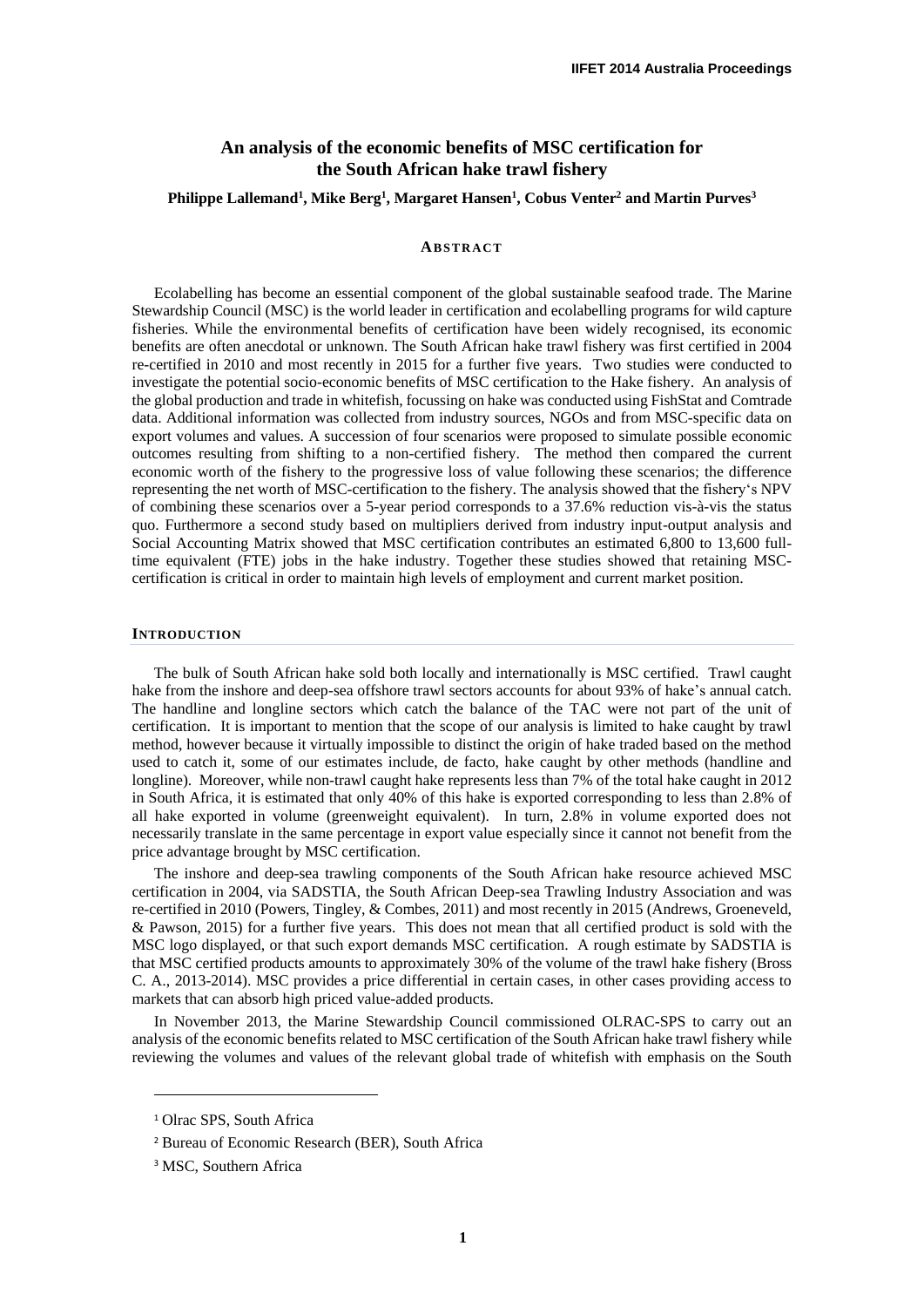African hake commodities (Lallemand, Bergh, Thompson, & Hansen, 2014). This study was completed in conjunction with a macro-economic study of the benefits of MSC certification by the Bureau of Economic Research (BER) in Stellenbosch, South Africa (Bureau for Economic Research, 2013).

Prior to that, the most recent economic assessment of the SA hake fishery was done in 2002 (Hutton & Sumaila, 2002), however the main goal of that study was to undertake a bio-economic assessment of Cape hake on the west coast of South Africa and to analyse potential outcomes under alternative management arrangements and the potential restructuring of the industry.

An important objective of the present study is the estimation of the economic benefits of MSC certification from price trends and differentials, trends in market diversification and access to new markets, since the South African hake fishery achieved certification in 2004. It was also necessary to quantify and typify the sale of competitive products and species on international markets to gain an appreciation of what might happen to South African hake should MSC certification be revoked.

### **CERTIFICATION AS A MARKET-BASED INCENTIVE**

The Food and Agricultural Organisation (FAO) started monitoring global fisheries in the early 1970s. They quickly recognised that most of the world's fish stocks had collapsed, were overexploited or optimally exploited, a cause for considerable concern. This situation has not improved in the last 3 decades, despite traditional management strategies being in place in many developed and developing countries. The clear failure of traditional management measures to manage fish stocks (Gibbs, 2008), and the continued bad press regarding ecosystem destruction and by-catch issues, has stimulated public awareness about the state of fisheries and of fisheries management (Johnston & Roheim, 2006). 'Market discipline' started to develop as a result of consumers exercising their right to reject fish caught from questionable fishing practices and/or origin (Jacquet & Pauly, 2007), (Jacquet & Pauly, 2008), (Brecard, et al., 2009) and (Gutierrez, et al., 2012). In recent years this has led to reforms in fisheries management practices. The most important driver for these reforms came from the implementation of certification and eco-labelling.

Setting standards to promote sustainable fishing methods leading to certification and eco-labelling of fish products was initiated in 1997 by the Marine Stewardship Council (Gulbrandsen, 2009). Various similar certification schemes have emerged since. Not all sustainability certifications involve the use of ecolabels (eco-labelling informs consumers about the sustainable nature of a product with a label). In addition, some of these certification schemes also monitor and certify the fish product' chain of custody from capture to consumer. This has value in itself, in some cases more so than the eco-label itself, as is typically the situation in the USA. For this reason, the most important and influential eco-labelling schemes incorporate standards and certification for chain of custody. The most important eco-labelling schemes relevant to the global whitefish market are (with the founding year in brackets), Friend-of-the-Sea (2006), Krav (2004), MSC (1997) and Naturland (2006). The whitefish fisheries that have been certified by these schemes are given in [Table 1](#page-1-0) and [Table 2.](#page-2-0) Various other species are currently under assessment, but the details are not part of this study.

| Country      | Fishery                                          | Volume (Mt) |
|--------------|--------------------------------------------------|-------------|
| South Africa | Hake trawl (inshore & deep sea)                  | 156,000     |
| USA & Canada | Pacific Hake (mid-water trawl; M. productus)     | 184.000     |
| New Zealand  | New Zealand EEZ hake (M. australis)              | 12.500      |
| New Zealand  | <b>Hoki</b>                                      | 150,000     |
| Argentina    | Hoki                                             | 110.000     |
| <b>USA</b>   | Alaska pollock - Bering Sea and Aleutian Islands | 1.205.371   |
| <b>USA</b>   | Alaska Pollock- Gulf of Alaska                   | 98,975      |
| Russia       | Russia Sea of Okhotsk Pollock                    | 840,000     |
| US & Europe  | Cod (12 certified fisheries)                     | >1 million  |
| Europe       | Cod (recently certified)                         | 14.000      |

<span id="page-1-0"></span>Table 1: A list of all the current global MSC certified whitefish fisheries (does not include those under assessment)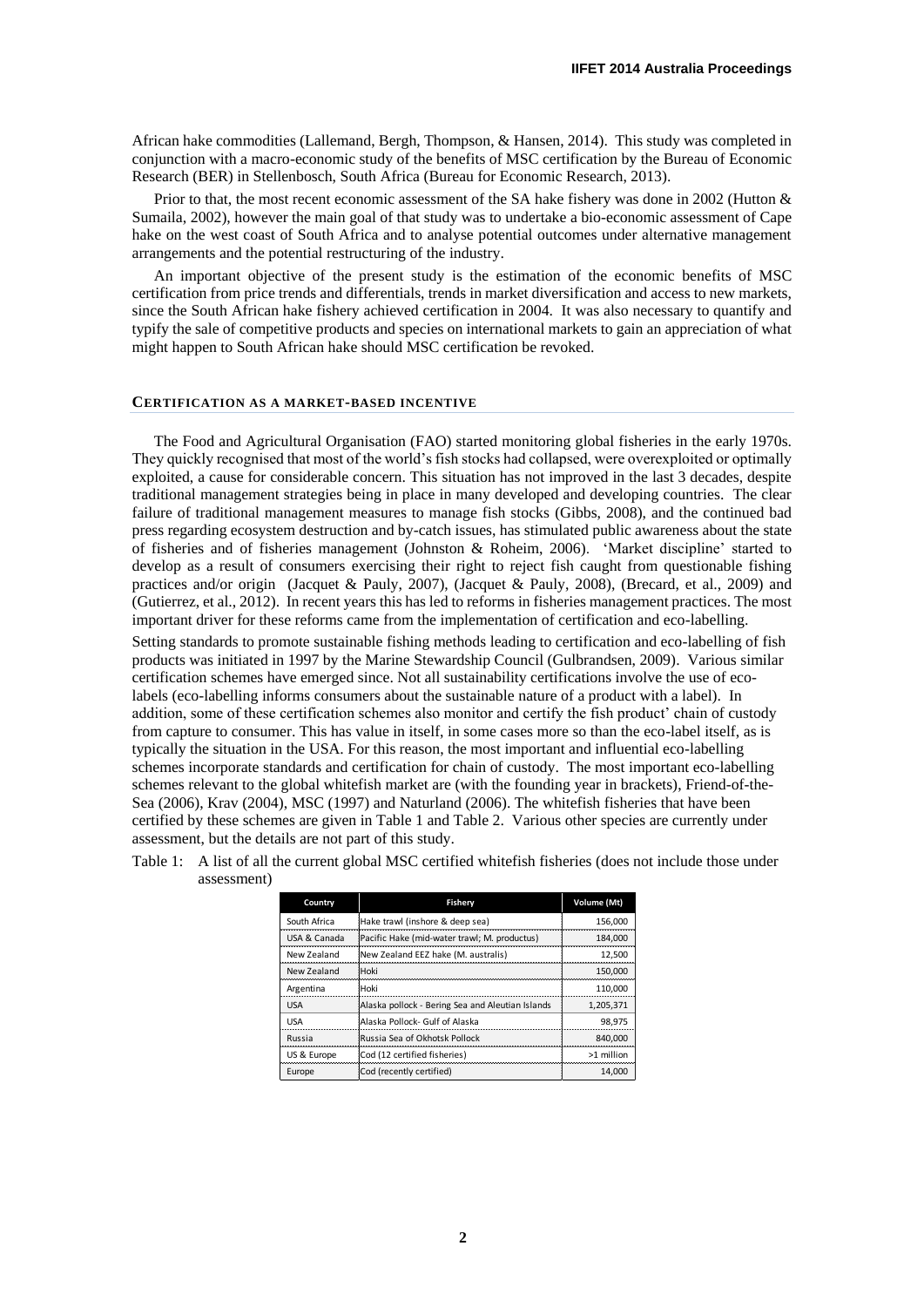| <b>Ecolabel name</b> | <b>Species</b>  | Location                  |
|----------------------|-----------------|---------------------------|
| Naturland            | Nile Perch      | Africa                    |
| Friend of the Sea    | <b>Blue Cod</b> | East Coast of New Zealand |
| Friend of the Sea    | Cod             | Iceland                   |
| <b>KRAV</b>          | Cod             | Nordic countries          |
| KRAV                 | Haddock         | Nordic countries          |

<span id="page-2-0"></span>Table 2: A list of global whitefish fisheries certified by other certification schemes

It is quite clear that certification of a fish commodity gives the seller a competitive advantage since it is often synonymous with superior quality henceforth bringing a price premium on the product see [Figure 1.](#page-2-1)



<span id="page-2-1"></span>Figure 1: Perceived quality versus prices for the most common whitefish species. based on (Geldenhuys, 2013)

Although seafood certification such as MSC is never a requirement "per se" by any market around the World, it is often demanded by consumers and importers alike.

These certification schemes lie on a spectrum of commitment to strict sustainability and traceability standards (Roheim, 2009). Differentiation between eco-labels has led to the development of a system of rating for eco-labelling schemes. A study by WWF (Accenture Development Partners (ADP), 2009) comparing schemes showed that the MSC are still the gold standard for sustainability and chain of custody certification [\(Table 3\)](#page-2-2). To date the MSC have certified 198 fisheries globally, with a further 100 under assessment (Marine Stewardship Council, 2014).

<span id="page-2-2"></span>Table 3: The ranking of the main eco-labelling schemes involved in global whitefish fisheries and the associated score are given

| <b>Ranking</b> | <b>Ecolabel name</b>       | <b>Weighted average score</b> |
|----------------|----------------------------|-------------------------------|
|                | Marine Stewardship Council | -91                           |
|                | Natureland                 | 1.29                          |
|                | Friends of the Sea         | 117                           |
|                |                            |                               |

The preferential procurement of eco-labelled products by retailers and informed consumers (Tindall, Walmsley, Pollard, & Agnew, 2008) is leading to a range of socio-economic benefits (Roheim & Seara, 2009)in addition to the main motivating environmental benefits (Martin, Cambridge, Grieve, Nimmo, & Agnew, 2012), (Heupel & Auster, 2013), Certification has the potential to contribute to poverty alleviation and food security in developing countries, which contribute 70% of global fish supply, by guaranteeing the sustainable utilisation of fish stocks, and access to markets (ISU, 2012), (Pérez-Ramírez, Phillips, Lluch-Belda, & Lluch-Cota, 2012). [Table 4](#page-3-0) provides a summary of benefits (Standing, 2009), (UNEP, 2009),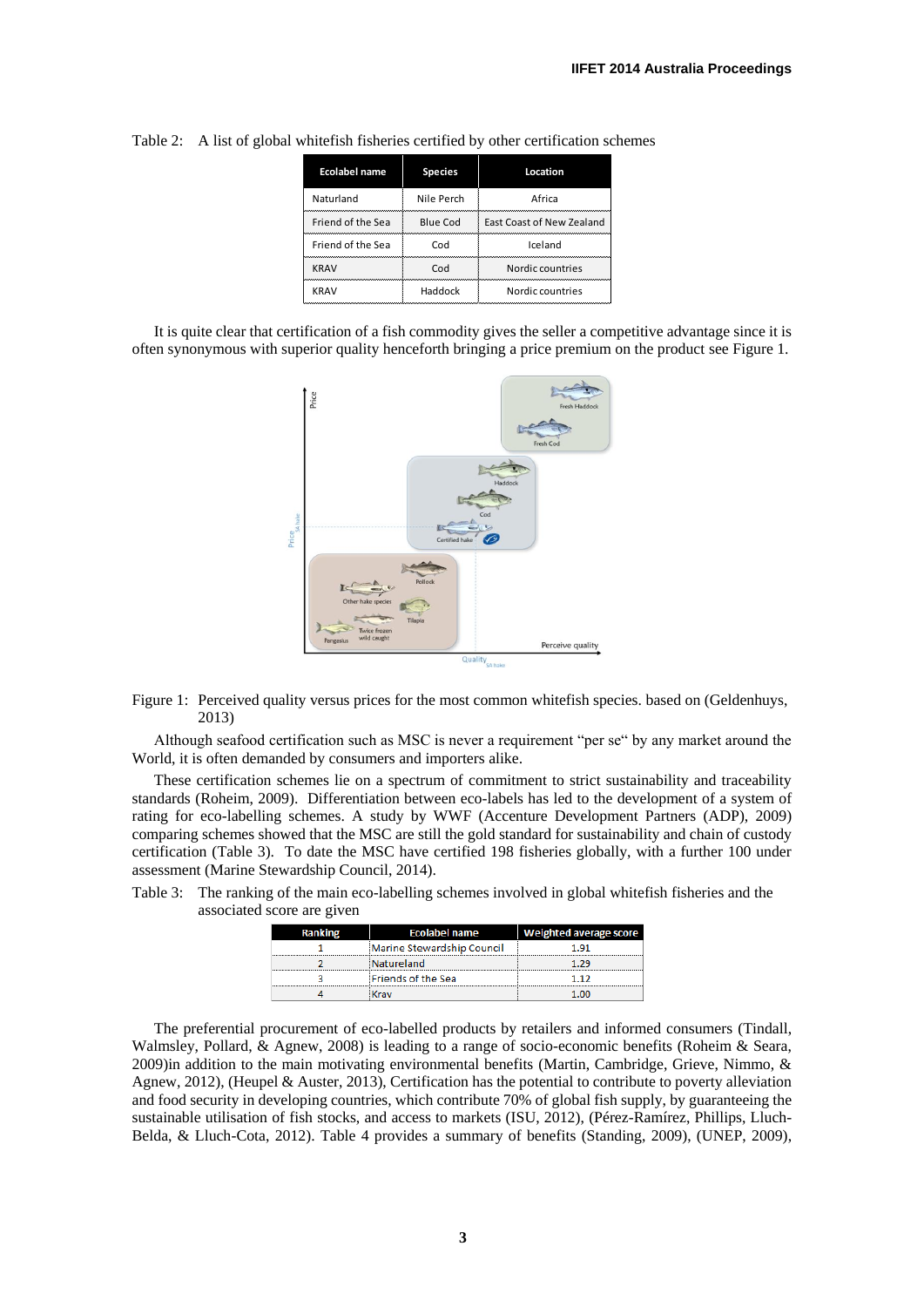(Mathew, 2011). Fisheries in developing countries however also present the biggest management challenges given the complexity of small scale operations (Mathew, 2011).

<span id="page-3-0"></span>

| Table 4: A table of perceived socio-economic, environmental and biological benefits of certification and |
|----------------------------------------------------------------------------------------------------------|
| eco-labelling for the producers, consumers and retailers.                                                |

| <b>Expected benefit / Stakeholder</b>           | Retailers/food<br>service sector | <b>Consumers</b> | <b>Producers</b> |
|-------------------------------------------------|----------------------------------|------------------|------------------|
| <b>Price increases</b>                          |                                  |                  |                  |
| Improved client relationship                    |                                  |                  |                  |
| Isustainability                                 |                                  |                  |                  |
| Better knowledge of provenance / source         |                                  |                  |                  |
| Continued / improved access to markets          |                                  |                  |                  |
| Improved public image                           |                                  |                  |                  |
| Product differentiation and market segmentation |                                  |                  |                  |

#### **GLOBAL HAKE MARKET**

The global hake market includes all captured and traded species of the family Merluciidae and Phycidae, and contributes roughly 425,000 NWt to the global whitefish market. The top exporters of hake worldwide are Argentina (26%), Namibia (12%), USA (10%), Spain (10%), South Africa (9%), Canada (8.5%), Chile (7%), Uruguay (3%) and Peru (2.8%). Hake commodities are mostly exported to the USA and the EU as both fillet and non-fillet products. Recently there has been increasing pressure on hake resources caused in part by a rise in demand from premium markets in Northern Europe. Countries like Germany, not traditionally known for their hake consumption, are seeking value-added products such as hake fillets which are sold at a premium price. There is also sustained pressure from countries from Southern Europe such as Spain and Portugal where hake consumption has been traditionally important although less so due to the recent financial crisis.

The status of most hake stocks in developing countries is questionable and/or unknown (with the exception of South Africa) due to inaccurate reporting or insufficient fisheries management, a source of concern in markets where consumers are sensitive to sustainability issues. This has fuelled the demand for eco-labelled hake product. As a consequence of good co-operation amongst all the stakeholders in South Africa, the industry in RSA is now ideally positioned to take advantage of eco-label sensitive markets (Field, et al., 2013).

### **SOUTH AFRICA'S HAKE MARKETS**

South African hake (M. *paradoxus* and M. *capensis*) is mostly exported to Southern European countries, including Spain, Portugal and Italy [\(Figure 2\)](#page-4-0). Up to 2011, these countries imported 75 % of South African total exports. In 2012 these southern European countries imported only 65% of South Africa's total exports. New markets in the USA (2.2%), Australia (7.5%) and northern Europe (15.7%) made up the balance [\(Table](#page-4-1)  [5\)](#page-4-1). This was not due to a shift of export volumes between countries, but largely due to an increase of 14,000 NWt in the total export from South Africa - exports to Spain (14,000 t - coincidental), Portugal (4,400 t) and Italy (1,400 t) were maintained throughout. This clearly points to South Africa expanding into new niche markets, where hake is generally sold in the form of value-added products at higher prices. In 2012, South Africa obtained a global export price of \$3,678/NWt. This is higher than the average global export price achieved by any country, and therefore also higher than the global average price of \$2,9/NWt [\(Table](#page-4-2)  [6\)](#page-4-2).

Namibia, Argentina, Chile and Spain are South Africa's main competitors in Southern European markets. Spain, Namibia, Argentina, Chile and South Africa are the main exporters into southern Europe, contributing 20.5 %, 19.4 %, 11.8 %, 9 % and 17.3% respectively to the total amount of hake imported into Southern Europe. This suggests that Spain and Namibia are South Africa's main competitors in the Southern European market [\(Table 5\)](#page-4-1), but the figure for Spain is problematic because it most likely contains a high degree of re-export. Chile and Spain are the biggest exporters vis-à-vis the global hake production and exports. Spain and Chile's ability to supply their markets is linked to the stock status of other countries since it is most likely that they import hake from producing countries such as Namibia and Argentina to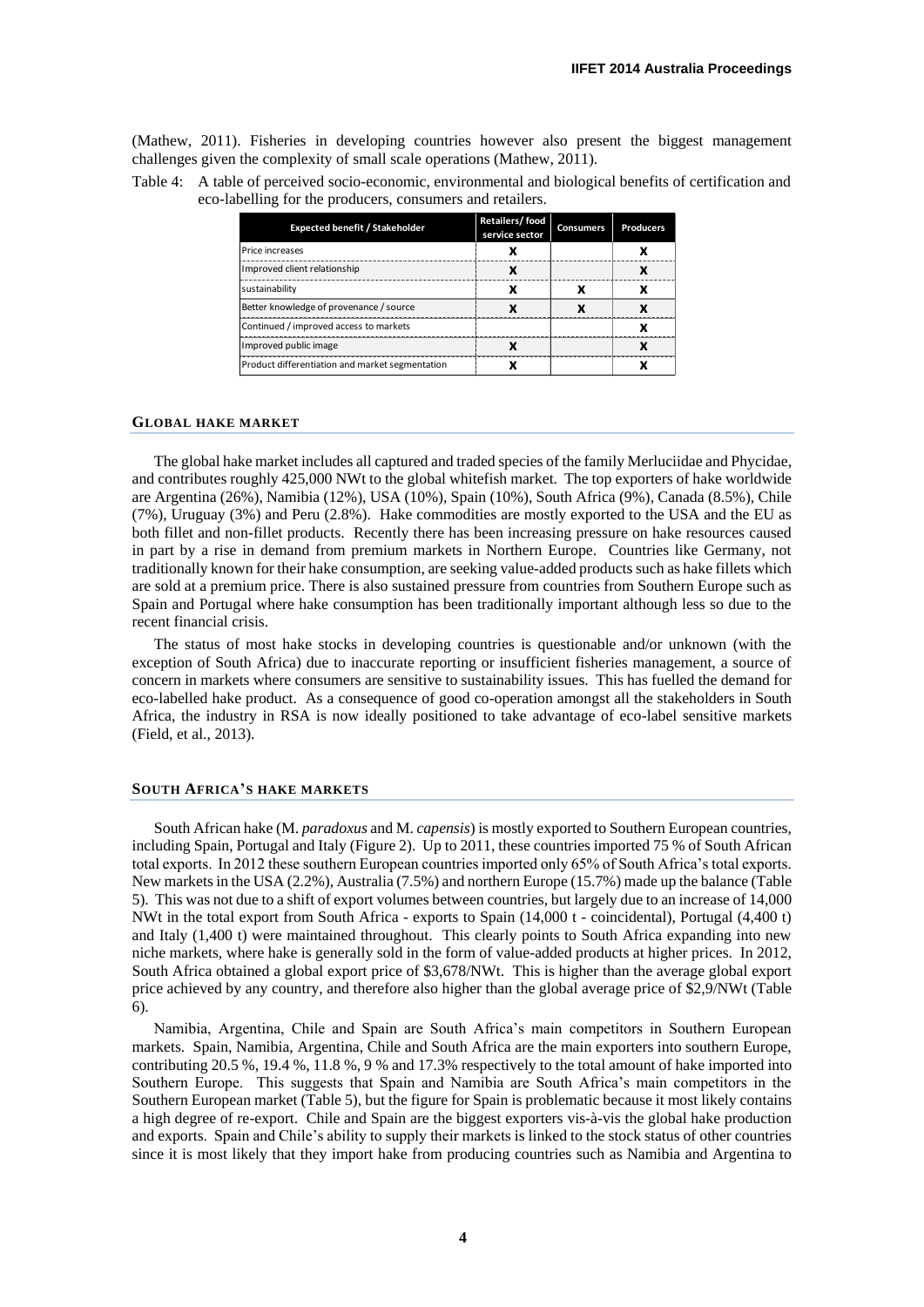supply their re-export. Furthermore, as previously discussed, Namibia, Argentina and Chile have strong historical links to Spain. The vertical integrated trade between these four countries make them a very strong market force against which South Africa has to compete. In both Northern Europe and Australia, South Africa is the main exporter contributing 15.7 % and 70.1 % respectively. In these two markets, Namibia is the main competitor, albeit at a lower level [\(Table 5\)](#page-4-1). When we look at the price of hake as a proxy for product type i.e. value-added products versus less valuable ones, only Namibia appears to be competing with South African hake [\(Table 6\)](#page-4-2).

<span id="page-4-1"></span>Table 5: Exports markets, volume and market shares of South African hake and of its main competitors in those markets in 2012 based on UN COMTRADE data

|           |                      |                             |                  |      |                        | <b>Export Markets</b>  |                                    |                          |                      |
|-----------|----------------------|-----------------------------|------------------|------|------------------------|------------------------|------------------------------------|--------------------------|----------------------|
|           |                      |                             | <b>Australia</b> |      | <b>Northern Europe</b> | <b>Southern Europe</b> | <b>United States of</b><br>America | <b>Rest of the world</b> | <b>Total Exports</b> |
|           |                      | volume exported             | 15t              |      | 4.749 t                | 16.587 t               | 7.967 t                            | 80.795 t                 | 110.113t             |
|           | <b>Argentina</b>     | as a % of export market     | 0.4%             |      | 11.0%                  | 118%                   | 35.8%                              | 37.6%                    | 25.9%                |
|           |                      | as a % of country's exports |                  | 0.0% | 4.3%                   | 15.1%                  | 7.2%                               | 73.4%                    | 100.0%               |
|           |                      | volume exported             | 898 t            |      | 5.172t                 | 27.142 t               | 529t                               | 16.654 t                 | 50.394 t             |
|           | <b>Namibia</b>       | as a % of export market     | 22.7%            |      | 12.0%                  | 19.4%                  | 2.4%                               | 7.7%                     | 11.9%                |
|           |                      | as a % of country's exports |                  | 1.8% | 10.3%                  | 53.9%                  | 1.0%                               | 33.0%                    | 100.0%               |
|           |                      | volume exported             |                  |      | 4.644 t                | 28,760 t               | 19 <sub>t</sub>                    | 11.013t                  | 44,437t              |
| Exporters | Spain                | as a % of export market     | 0.0%             |      | 10.8%                  | 20.5%                  | 0.1%                               | 5.1%                     | 10.5%                |
|           |                      | as a % of country's exports |                  | 0.0% | 10.5%                  | 64.7%                  | 0.0%                               | 24.8%                    | 100.0%               |
|           |                      | volume exported             | 2,773t           |      | 5.827t                 | 24,217 t               | 806 t                              | 3.379t                   | 37,002 t             |
|           | <b>South Africa</b>  | as a % of export market     | 70.1%            |      | 13.5%                  | 17.3%                  | 3.6%                               | 1.6%                     | 8.7%                 |
|           |                      | as a % of country's exports |                  | 7.5% | 15.7%                  | 65.4%                  | 2.2%                               | 9.1%                     | 100.0%               |
|           |                      | volume exported             | 21 t             |      | 1.696t                 | 12.640 t               | 3.741t                             | 11.674 t                 | 29.773 t             |
|           | <b>Chile</b>         | as a % of export market     | 0.5%             |      | 3.9%                   | 9.0%                   | 16.8%                              | 5.4%                     | 7.0%                 |
|           |                      | as a % of country's exports |                  | 0.1% | 5.7%                   | 42.5%                  | 12.6%                              | 39.2%                    | 100.0%               |
|           | <b>Rest of the</b>   | volume exported             | 248 t            |      | 21,068 t               | 30.793 t               | 9.204 t                            | 91,484 t                 | 152.797 t            |
|           | world                | as a % of export market     | 6.3%             |      | 48.8%                  | 22.0%                  | 41.3%                              | 42.6%                    | 36.0%                |
|           |                      | as a % of country's exports |                  | 0.2% | 13.8%                  | 20.2%                  | 6.0%                               | 59.9%                    | 100.0%               |
|           | <b>Total Imports</b> | volume exported             | 3.955t           |      | 43,156 t               | $140,140$ t            | 22.265t                            | 214,999 t                | 424,515 t            |
|           |                      | as a % of total exports     | 0.9%             |      | 10.2%                  | 33.0%                  | 5.2%                               | 50.6%                    | 100.0%               |



- <span id="page-4-0"></span>Figure 2: South African vs. Namibia hake domestic and export markets by region and product type expressed as GWt equivalent based on 2012 UN COMTRADE and MSC data.
- <span id="page-4-2"></span>Table 6: Hake weighted average export price by export market and globally sold by South Africa and by its main competitors overseas

|           |                                       |                  | <b>Export Markets</b>  |                        |                                    |                          |                           |  |  |  |  |  |
|-----------|---------------------------------------|------------------|------------------------|------------------------|------------------------------------|--------------------------|---------------------------|--|--|--|--|--|
|           | weighted average export prices (\$/t) | <b>Australia</b> | <b>Northern Europe</b> | <b>Southern Europe</b> | <b>United States of</b><br>America | <b>Rest of the world</b> | <b>All Export Markets</b> |  |  |  |  |  |
|           | <b>Argentina</b>                      | \$2,920.0 /t     | \$2,633.3/t            | \$2,726.6 /t           | \$2.721.5/t                        | \$2,387.5h               | \$2,473.4h                |  |  |  |  |  |
|           | <b>Namibia</b>                        | \$4,236.4 /t     | \$3.703.8 /t           | \$3.677.9 /t           | \$6,093.2/t                        | \$3.439.9/t              | \$3,637.2 /t              |  |  |  |  |  |
|           | <b>Spain</b>                          |                  | \$4,548.1h\$           | \$4,219.6 /t           | \$9,477.4 /t                       | \$4,135.1h\$             | \$4.235.3h                |  |  |  |  |  |
| Exporters | <b>South Africa</b>                   | \$6.725.2h\$     | \$3,827.7 $/t$         | $$3.932.9$ /t          | \$9,328.2h                         | \$4.716.0h               | \$4,314.6 /t              |  |  |  |  |  |
|           | <b>Chile</b>                          | \$3,072.8 /t     | \$2.546.9/t            | \$4.123.1/t            | \$3.823.2/t                        | \$2,960.6h               | \$3,539.1/t               |  |  |  |  |  |
|           | Rest of the world                     | \$4,919.1h\$     | \$4,202.1/t            | \$4,141.5h             | \$4.224.8/t                        | \$4,060.4h               | \$4,112.5h                |  |  |  |  |  |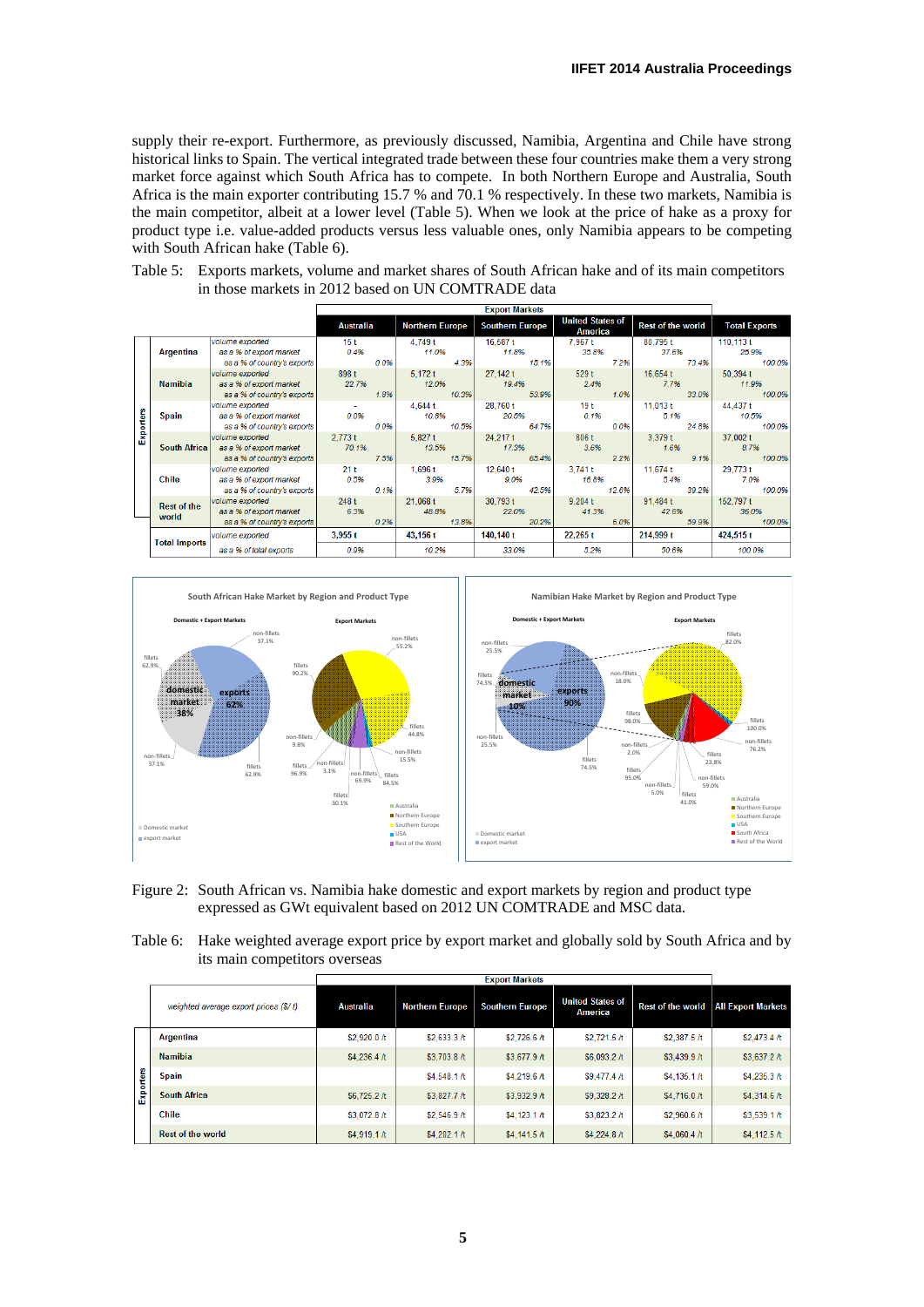*Cooperation between industry and NGOs*: In South Africa, three NGO and fishing industry initiatives have played a key role in driving the necessary changes towards ecosystem-based management and more sustainable and responsible fisheries: the Marine Stewardship Certification of the South African Merluccius spp. trawl fishery, the Southern African Sustainable Seafood Initiative (SASSI) and the development of the Responsible Fisheries Alliance (RFA). These three initiatives have increased consumer awareness, facilitated new cooperative research and resulted in sharing the responsibility for sustainable fisheries between the main industry stakeholders and the government for the benefit of the people of South Africa.

Until the time of the financial crisis in 2008, South Africa also enjoyed the benefits of access to the lucrative Spanish market. However, Spanish influence in the South African fishery per se, aside from provision of access to marketing channels, is limited. The situation since the financial crisis of 2008 has changed dramatically. Prices to Spain are significantly down, as are volumes. This has left the southern Hemisphere fisheries with a low diversification of export markets by country, hence vulnerable to any problems in those markets and a low diversification w.r.t. to product lines.

In some cases these fisheries are in an extremely precarious economic situation, with Pescanova, the largest Spanish fishing company, heavily invested in the "southern Hemisphere hake model", unbundling or closing down (IntraFish Media, 2012c)& (IntraFish Media, 2013b).

The South African hake fishery, which is the only MSC certified hake fishery in southern Africa and South America combined, has adopted a very different strategy since 2008. Access to certain markets via value-added products (fillets) has only become possible since 2004 when the South African trawl hake fisheries became MSC certified. These markets are mostly in Northern Europe (Denmark, France, Germany, Netherlands, Sweden, Switzerland and the United Kingdom), North America (USA) and Australia.

In effect, MSC certification has been the South African hake fishery's "get out of jail for free" card (IntraFish Media, 2013c). They have leant heavily on the MSC ticket to gain access to valuable northern European markets for fillet product lines, and there is still considerable potential to develop these markets. This has boosted shore-side employment in the Western Cape, and has enhanced the value of the fishery. South Africa is now in an enviable position. The prospect of relegating the South African hake fishery to the situation that other southern Hemisphere fisheries find themselves in seems rather bleak.

#### **THE CONTRIBUTION OF MSC SA HAKE TO THE SOUTH AFRICAN ECONOMY**

Despite being a relatively small contributor to the nation's gross domestic product, commercial fishing makes a significant contribution to the Western Cape Province's Gross Domestic Product (GDP). The workforce in the deep-sea trawling industry makes up approximately 35% of the workforce employed in the South African fishing industry. We estimated that approximately 70% of the annual hake catch is exported and we estimated the turnover of the sector to be around R2.871 billion (US\$392.7). This last figure is a conservative estimate of the average value of the hake fishery because in 2012 only 87.9% of the TAC was caught. The 2012 under-catch is due to a shortage of fleet capacity available at the time for the TAC which increased by almost 30% between 2011 and 2012. . Estimating the value of the fishery as if 100% of the 2012 TAC was caught produces a baseline figure in agreement with the Department of Agriculture, Fisheries and Forestry's value estimate of R3.2 billion (US\$307.7 million) using 2011 wholesale values. We estimate that the bulk of the value estimate of R2.871 billion, R2.6 billion (US\$250.7) or 90.8%, comes from the deep-sea trawl sector, R71.4 million (US\$6.9 million) or 2.5% from the inshore trawl sector, and R192.4 million (US\$18.5 million) or 6.7% from the longline and handline sectors combined.

Fisheries workers involved in the South African hake trawl industry are well rewarded compared to the rest of the domestic fishing industry. Fishing activity in this industry is not seasonal and employs workers year around bringing in salaries ranging from R130,000 to R150,000/ year for a skilled worker (Bross C. A., 2013-2014). Although most fishing crew in South Africa do not enjoy, in practice, the provisions of the Basic Conditions of Employment Act of 1997, a unique labour relations framework has been established for seagoing workers in the deep-sea and inshore trawl fisheries. This is as a result of the establishment, in 2001, of a Bargaining Council for the fishing industry. A Collective Agreement, which sets out basic conditions of employment for workers in these two fisheries, was negotiated in the Bargaining Council and has been in effect since 2 May 2003. The basic conditions include set daily wages for each category of worker, set hours of work and regulated rest and leave periods. Workers who are permanently employed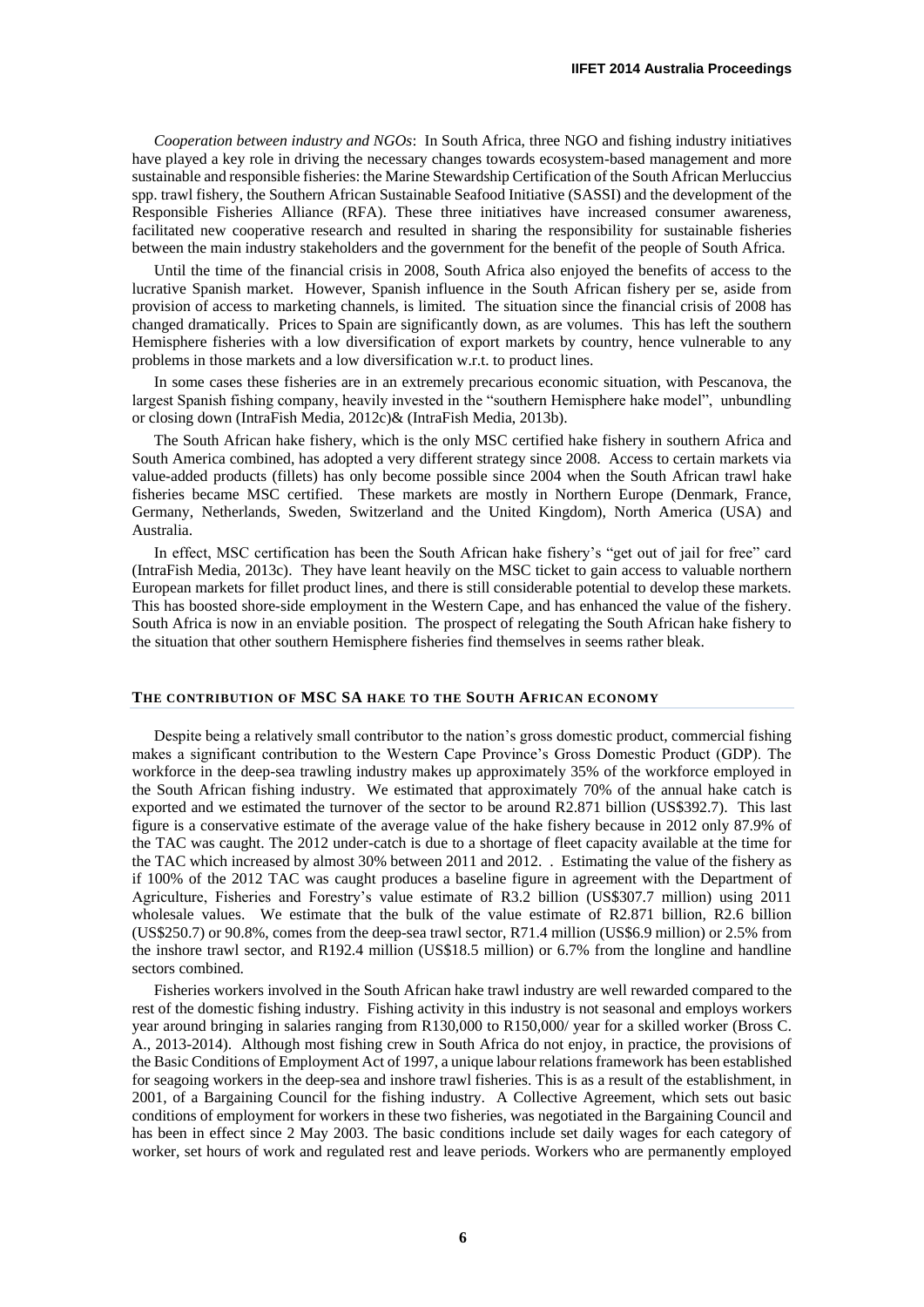are also provided with pension/provident funds; group life assurance; medical assistance; regular paid shore leave and annual holidays. The establishment of the Bargaining Council was a proactive move on the part of employers and unions in the trawl fisheries who realised that neither the Basic Conditions of Employment Act, nor the Merchant Shipping Act, provide for the rights of fishers.

In 2012, according to SADSTIA website (SADSTIA, 2014), an estimated 6,653 workers were employed in the deep-sea trawling industry accounting from up to 37% of the wider fishing workforce. BER reports that 8,355 are directly employed in the wider hake industry (BER, 2013). From a combination of sources (DAFF, 2012), (SADSTIA, 2013) and (BER, 2013), we estimated that the hake inshore trawl industry alone must have been employing roughly 722 people in 2012.

Since, to this date, the only comprehensive fisheries employment data available comes from the Sauer et al study (Sauer, Hecht, Britz, & Mather, 2003) which predate the advent of the South African hake trawl MSC certification, it is hard to estimate the positive impact the MSC certification of the Hake trawl fishery might have had on employment and what would the impact be of losing it. There is currently no reliable estimates that can be used to answer the "what if?" question, assuming the employment situation following a loss of certification would most likely be similar to the one in the pre-2003 era. But the most likely and substantial negative impact following a loss of certification would come from the important role played by eco labelling in the whitefish market for more than a decade, particularly considering those products competing with South African hake which would most likely use their certification to differentiate themselves, should South Africa fail to recertify its own.

To calculate the current value of the South African hake fishery we gathered the following information; a) *the weight of non-fillet products and fillet products exported to each country globally*, b) *the price paid per kg for non-fillet products and fillet products for each country that imports from South Africa*, c) *the weight and product split of hake sold in the domestic market* and d) *The price by hake product being sold domestically*.

The same information was also used to calculate the value of the South African hake industry under different market and price scenarios described below. To obtain this information, two data sources were used; a) *Global COMTRADE data (import and export)* and b) *MSC certified South African hake sales data reported to the MSC by the industry*. The value of the hake industry determined under the current scenarios is for 2012 only, as both of these data sources only have data available up to this point.

For the purpose of reporting, the countries currently being exported to by South Africa were split into different regions. These regions were chosen to combine countries with similar buying profiles and/or economic characteristics w.r.t. retailers / consumers and eco-labelling. This resulted in 5 distinct markets, namely *Australia*, *Northern Europe* (Austria, Belgium, Denmark, France, Germany, Netherlands, Sweden, Switzerland, and the United Kingdom), *Southern Europe* (Italy, Spain, and Portugal), *USA* and the '*rest of the World'*. Countries included in the 'rest of the World' category which make up a very small proportion of total South African hake exports, do not demand MSC labelled products, and have therefore very little impact on this analysis.

Namibian hake data from COMTRADE were also used in the calculation of the value of MSC certification under the different scenarios for the South African hake fishery. Given the close geographical proximity, that the fishery targets the same species, and the fact that (unlike South Africa) they do not have MSC certification, Namibia makes an ideal comparison and basis for what could happen to the South African market in the event of the loss of MSC certification.

Since not all scenarios are likely to occur immediately or to be maintained over a prolonged period, we simulated possible short, medium and long term revenue impacts of loss of MSC certification that can be used to get a better estimate of the cumulative effect over a five year time horizon.

**Scenario 1** – "Market and product status quo with loss of MSC price premium".

**Scenario 2** – "Shift from Northern to Southern Europe export market"

**Scenario 3** – "Downgrading export product type to mostly non - fillet"

**Scenario 4** – "Shifting most exports to the domestic market"

The scenarios' assumptions and market value estimates are shown in [Table 7.](#page-7-0)

For the first year after the loss of MSC certification, Scenario 1, a loss of MSC certification is assumed to reduce export prices received by SA exporters, as defined earlier, reflecting a loss of price premiums in both domestic and export markets, but maintaining the same relative volumes of product in GWt terms in the domestic and export markets as in the current situation. Fishery value estimates under Scenario 1 are: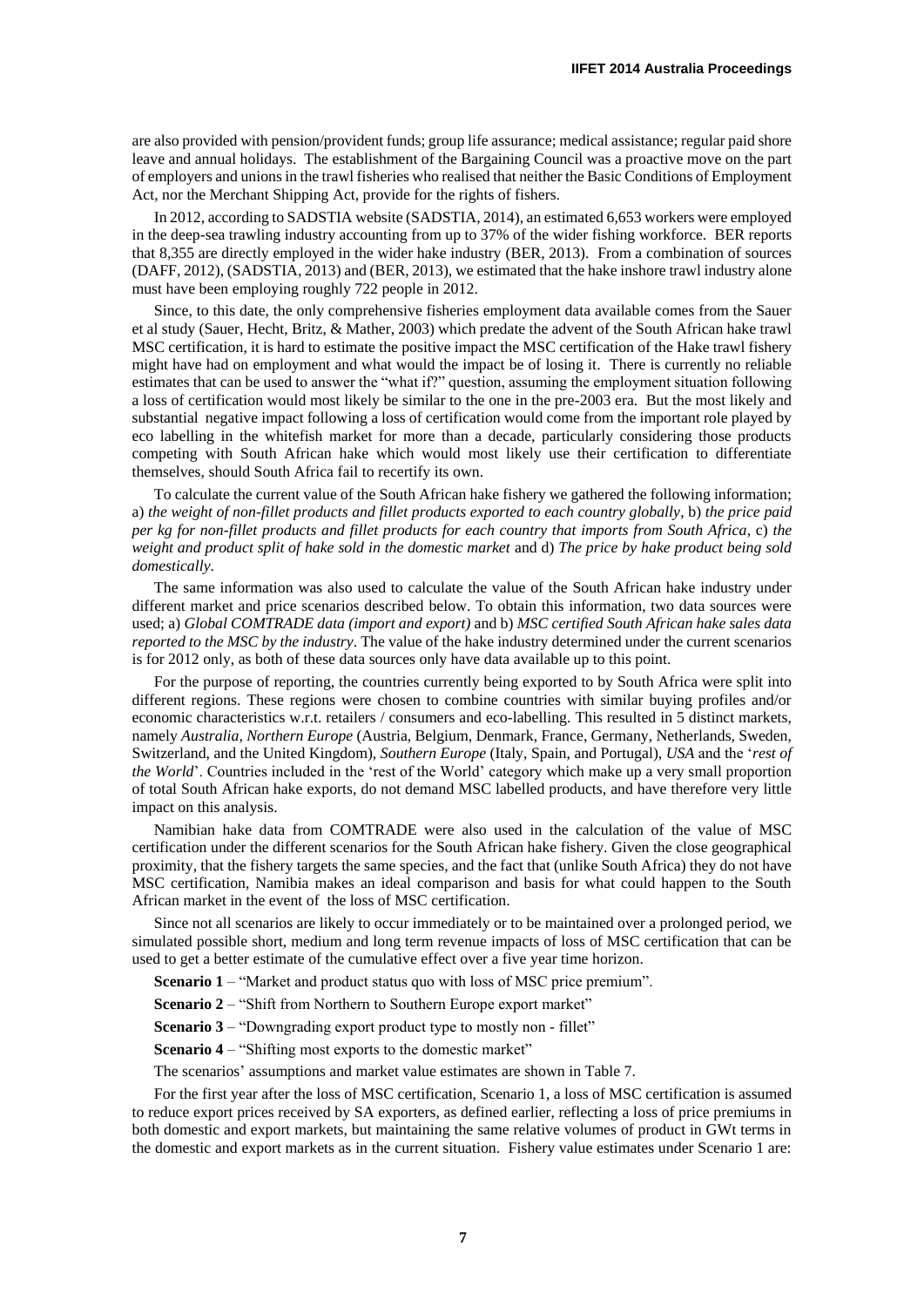<span id="page-7-0"></span>domestic - R0.652 billion and export - R1.398 billion, a total fishery value of R2.050 billion [\(Table 7\)](#page-7-0). This is a loss of R0.820, which is 28.6% of the estimated value of the fishery at present [\(Table 8\)](#page-8-0). Table 7: Model assumptions used in baseline and Scenarios 1 to 4

| <b>Scenarios Assumptions</b>                | <b>Current</b><br>(baseline) |               | Scenario 1                         |                   | Scenario 2                   |                     | <b>Scenario 3</b>            |                    | Scenario 4                   |  |  |
|---------------------------------------------|------------------------------|---------------|------------------------------------|-------------------|------------------------------|---------------------|------------------------------|--------------------|------------------------------|--|--|
| <b>Scenario description</b>                 | MSC and price                | loss of price |                                    | market shift from |                              |                     | product type shift           | market shift from  |                              |  |  |
|                                             | premium                      |               | premium                            |                   | Northern to Southern         | from Fillet to non- |                              | export to domestic |                              |  |  |
| 2012 catch (t greenweight)                  | 127,974 t                    |               | 127,974 t                          |                   | 127,974 t                    |                     | 127,974 t                    | 127,974t           |                              |  |  |
| % of catch exported                         | 70%                          |               | 70%                                |                   | 70%                          |                     | 70%                          |                    | 20%                          |  |  |
| % of catch sold domestically                | 30%                          |               | 30%                                |                   | 30%                          |                     | 30%                          |                    | 80%                          |  |  |
| non-Fillet products greenweight equivalent  | 37%                          |               | 37%                                |                   | 43%                          |                     | 73%                          |                    |                              |  |  |
| sold as a % of catch                        |                              |               |                                    |                   |                              |                     |                              |                    | 74%                          |  |  |
| on domestic market                          | 11%                          |               | 11%                                |                   | 11%                          |                     | 11%                          |                    | 56%                          |  |  |
| on export market                            | 26%                          |               | 26%                                |                   | 32%                          |                     | 62%                          |                    | 18%                          |  |  |
| Australia                                   | 0.2%                         |               | 0.2%                               |                   | 0.1%                         |                     | 1.4%                         | 0.4%               |                              |  |  |
| Northern Europe                             | 2.1%                         |               | 2.1%                               |                   | 1.2%                         |                     | 9.9%                         | 2.9%               |                              |  |  |
| Southern Europe                             | 20.1%                        |               | 20.1%                              |                   | 29.5%                        |                     | 48.7%                        | 14.0%              |                              |  |  |
| <b>USA</b>                                  | 0.2%                         |               | 0.2%                               |                   | 0.2%                         |                     | 0.9%                         | 0.3%               |                              |  |  |
| Rest of the World                           | 3.3%                         |               | 3.3%                               |                   | 0.9%                         |                     | 1.1%                         | 0.3%               |                              |  |  |
| Fillet products greenweight equivalent sold | 63%                          | 63%           |                                    |                   | 57%                          |                     | 27%                          | 26%                |                              |  |  |
| as a % of catch                             |                              |               |                                    |                   |                              |                     |                              |                    |                              |  |  |
| on domestic market                          | 19%                          | 19%           |                                    | 19%               |                              | 19%                 |                              | 24%                |                              |  |  |
| on export market                            | 44%                          | 44%           |                                    | 38%               |                              | 8%                  |                              | 2%                 |                              |  |  |
| Australia                                   | 5.8%                         |               | 5.8%                               | 1.6%              |                              | 0.3%                |                              | 0.1%               |                              |  |  |
| Northern Europe                             | 19.1%                        |               | 19.1%                              | 10.9%             |                              | 2.2%                |                              | 0.6%               |                              |  |  |
| Southern Europe                             | 16.3%                        |               | 16.3%                              | 24.0%             |                              |                     | 4.8%                         | 1.4%               |                              |  |  |
| <b>USA</b>                                  | 1.1%                         | 1.1%          |                                    | 0.9%              |                              | 0.2%                |                              | 0.1%               |                              |  |  |
| Rest of the World                           | 1.4%                         |               | 1.4%                               |                   | 0.4%                         |                     | 0.1%                         | 0.0%               |                              |  |  |
| weighted average price (US\$/t)             |                              |               | $\%$<br>change<br>from<br>baseline |                   | % change<br>from<br>baseline |                     | % change<br>from<br>baseline |                    | % change<br>from<br>baseline |  |  |
| domestic price for non-Fillet products      | 3,137.9                      | 2,705.1       | $(-14%)$                           | 2,705.1           | $(-14%)$                     | 2,705.1             | $(-14%)$                     | 978.8              | $(-69%)$                     |  |  |
| domestic price for Fillet products          | 5,264.7                      | 3.289.0       | $(-38%)$                           | 3,289.0           | $(-38%)$                     | 3,289.0             | $(-38%)$                     | 2,875.6            | $(-45%)$                     |  |  |
| export price for non-Fillet products        | 2,302.9                      | 1,918.4       | $(-17%)$                           | 2,002.8           | $(-13%)$                     | 2,015.8             | $(-12%)$                     | 2,015.8            | $(-12%)$                     |  |  |
| export price for Fillet products            | 5,499.0                      | 3,664.3       | $(-33%)$                           | 3,657.3           | $(-33%)$                     | 3,657.3             | $(-33%)$                     | 3,657.3            | $(-33%)$                     |  |  |
| <b>Market Value (Million Rand)</b>          |                              |               | % change<br>from<br>baseline       |                   | % change<br>from<br>baseline |                     | % change<br>from<br>baseline |                    | % change<br>from<br>baseline |  |  |
| value of domestic market                    | 915.3                        | 652.1         | $(-28.8%)$                         | 652.1             | $(-28.8%)$                   | 652.1               | $(-28.8%)$                   | 922.3              | $(+0.8%)$                    |  |  |
| value of the Export Market                  | 1,956.3                      | 1,398.8       | $(-28.5%)$                         | 1,407.0           | $(-28.1%)$                   | 1,359.1             | $(-30.5%)$                   | 390.1              | $(-80.1%)$                   |  |  |
| overall hake market value                   | 2,871.7                      | 2,050.9       | $(-28.6%)$                         | 2,059.1           | $(-28.3%)$                   | 2,011.2             | $(-30.0%)$                   | 1,312.4            | $(-54.3%)$                   |  |  |

In the second year after the loss of MSC certification, Scenario 2 is assumed to occur. This involves shifting exports from Australia, Northern Europe and the Rest of the World to Southern Europe reflecting a loss of premium markets. For this scenario, our estimate for the domestic market is the same as in Scenario 1, i.e. R0.915 billion. The value of the export market is estimated to be R1.407 billion, not very different to Scenario 1. The total value of the fishery is R2.059 billion. The loss is R0.812 billion, 28.3% of the current value of the fishery [\(Table 8\)](#page-8-0). Note – The export market value estimate for Scenario 2 is slightly larger than for Scenario 1. The reason for this is that the price of non-fillet products in Southern Europe under Scenario 2 markets is higher than in South Africa's fillet and non-fillet Scenario 1 markets. This progression is logical and rational from a business point of view in the light of the loss of MSC premium prices in Scenario 1.

In year 3, under Scenario 3, only the export market is affected. We assume a change in the product type distribution being exported from South Africa, replacing some of the value-added products by non-valueadded product. Our estimate for the domestic market is the same as for Scenarios 1 and 2 at R0.652 billion. The export market is estimated to now be worth R1.359 billion, quite similar to Scenarios 1 and 2. Total fishery value  $=$  R2.011 billion. The loss is R0.860 billion, 30% of current levels [\(Table 8\)](#page-8-0).

In years 4 and 5, under Scenario 4, both domestic and export markets are affected. The assumption is that a large proportion of SA exports are shifted to the domestic market. At the same time, we simulate a change in the product type distribution for that portion of the domestic market not previously supplied. The value estimate for the domestic market is R0.922 billion. The value estimate for the export market is R0.390 billion. The total value of the fishery is R1.312 billion. The loss is R1.559 billion which is 54.3% of the present value [\(Table 7\)](#page-7-0).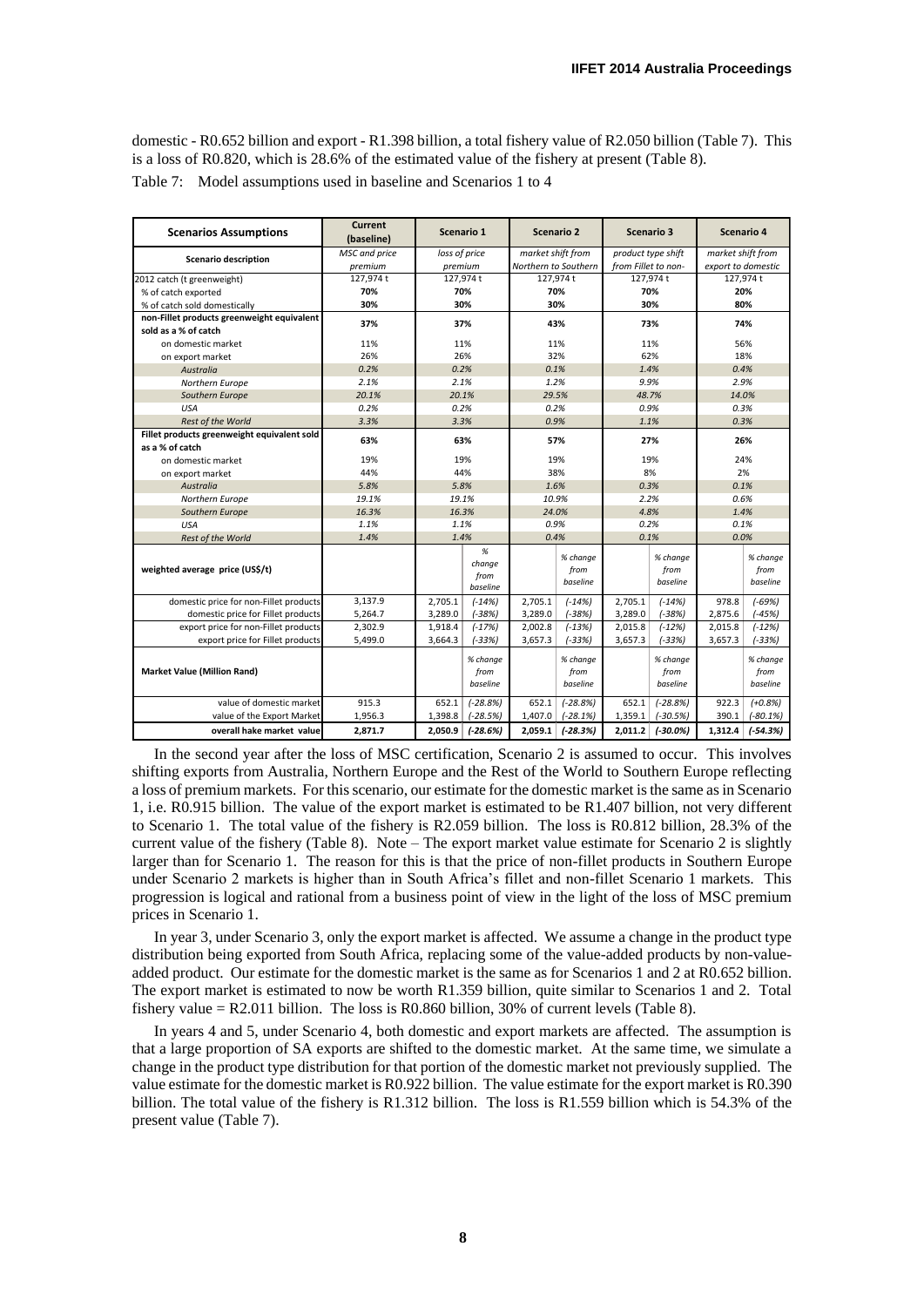|                      |        |                            |                        |                | <b>Current situation</b> |              | Senario 1              |                | Senario 2  |                        |                | Senario 3    |                        |                | Senario 4    |                        |                |              |
|----------------------|--------|----------------------------|------------------------|----------------|--------------------------|--------------|------------------------|----------------|------------|------------------------|----------------|--------------|------------------------|----------------|--------------|------------------------|----------------|--------------|
|                      |        |                            | Non-<br><b>Fillets</b> | <b>Fillets</b> | <b>VAP MSC</b>           | <b>Total</b> | Non-<br><b>Fillets</b> | <b>Fillets</b> | Total      | Non-<br><b>Fillets</b> | <b>Fillets</b> | <b>Total</b> | Non-<br><b>Fillets</b> | <b>Fillets</b> | <b>Total</b> | Non-<br><b>Fillets</b> | <b>Fillets</b> | <b>Total</b> |
|                      | Volume | Gwt egu.<br>'000 tons)     | 14.4                   | 19.7           | 4.7                      | 38.8         | 14.4                   | 24.4           | 38.8       | 14.4                   | 24.4           | 38.8         | 14.4                   | 24.4           | 38.8         | 71.6                   | 30.8           | 102.4        |
| Domestic Market      |        | (% change<br>from current) |                        |                |                          |              | $(-)$                  | $(-)$          | $(-)$      | $(-)$                  | $(-)$          | $(-)$        | $(-)$                  | $(-)$          | $(-)$        | $(+397.5%)$            | $(+26.1%)$     | $(+163.9%)$  |
|                      |        | million USS                | 32.5                   | 42.9           | 12.6                     | 88.0         | 28.0                   | 34.7           | 62.7       | 28.0                   | 34.7           | 62.7         | 28.0                   | 34.7           | 62.7         | 50.5                   | 38.2           | 88.7         |
|                      | Value  | million Rands              | 338.3                  | 446.4          | 130.6                    | 915.3        | 291.6                  | 360.5          | 652.1      | 291.6                  | 360.5          | 652.1        | 291.6                  | 360.5          | 652.1        | 525.0                  | 397.3          | 922.3        |
|                      |        | /% change<br>from current) |                        |                |                          |              | $(-13.8%$              | $(-37.5%$      | $(-28.8%)$ | $(-13.8%$              | $(-37.5%$      | $-28.8%$     | $(-13.8%$              | $(-37.5%$      | $(-28.8%)$   | $(+55.2%)$             | $(-31.1%)$     | $(-)$        |
|                      | Volume | Gwt eau.<br>'000 tons)     | 33.1                   | 29.0           | 27.1                     | 89.2         | 33.1                   | 56.1           | 89.2       | 40.7                   | 48.5           | 89.2         | 79.5                   | 9.7            | 89.2         | 22.8                   | 2.8            | 25.6         |
|                      |        | (% change<br>from current) |                        |                |                          |              | $(-)$                  | $(-)$          | $(-)$      | $(+23.0%$              | $(-13.6%)$     | $(-)$        | $(+140.2%$             | $(-82.7%)$     | $(-)$        | $(-31.1%$              | $(-95.0%$      | $(-71.3%)$   |
| <b>Export Market</b> |        | million USS                | 54.9                   | 56.1           | 77.1                     | 188.1        | 45.7                   | 88.8           | 134.5      | 58.7                   | 76.6           | 135.3        | 115.4                  | 15.3           | 130.7        | 33.1                   | 4.4            | 37.5         |
|                      | Value  | million Rands              | 570.7                  | 583.9          | 801.7                    | 1.956.3      | 475.4                  | 923.3          | 1.398.8    | 610.4                  | 796.6          | 1,407.0      | 1,199.8                | 159.3          | 1,359.1      | 344.3                  | 45.7           | 390.1        |
|                      |        | (% change<br>from current) |                        |                |                          |              | $(-16, 7%)$            | $(-33.4%$      | $(-28.5%)$ | $(+7.0%$               | $(-42.5%)$     | $(-28.1%)$   | $(+110.2%)$            | $(-88.5%)$     | $(-30.5%)$   | $(-39.7%)$             | $(-96.7%)$     | $(-80.1%)$   |
|                      | Volume | Gwt eau.<br>'000 tons)     | 47.5                   | 48.7           | 31.7                     | 128.0        | 47.5                   | 80.5           | 128.0      | 55.1                   | 72.9           | 128.0        | 93.9                   | 34.1           | 128.0        | 94.4                   | 33.5           | 128.0        |
| Export               |        | /% change<br>from current) |                        |                |                          |              | $(-)$                  | $(-)$          | $(-)$      | $(+16.0%)$             | $(-9.4%$       | $(-)$        | $(+97.7%)$             | $(-57.6%)$     | $(-)$        | $(+98.8%)$             | $(-58.3%)$     | $(-)$        |
| Markets              |        | million USS                | 87.4                   | 99.1           | 89.6                     | 276.1        | 73.8                   | 123.4          | 197.2      | 86.7                   | 111.3          | 198.0        | 143.4                  | 50.0           | 193.4        | 83.6                   | 42.6           | 126.2        |
| Domestic +           | Value  | million Rands              | 909.0                  | 1.030.3        | 932.3                    | 2.871.7      | 767.1                  | 1.283.8        | 2,050.9    | 902.0                  | 1,157.1        | 2,059.1      | 1,491.4                | 519.8          | 2.011.2      | 869.3                  | 443.1          | 1,312.4      |
|                      |        | (% change<br>from current) |                        |                |                          |              | $(-15.6%$              | $(-34.6%$      | $(-28.6%)$ | $(-)$                  | $(-41.0%$      | $(-28.3%$    | $(+64.1\%)$            | $(-73.5%$      | $(-30.0%$    | $(-4.4%$               | $(-77.4%$      | $(-54.3%)$   |

<span id="page-8-0"></span>Table 8: Breakdown summary of the estimated value of the hake fishery under the 4 scenarios by market and product types.

A discount rate of 10% was used to estimate the Net Present Value (NPV) of the fishery with and without MSC certification. The five year NPV of the fishery with MSC certification is estimated to be R10.89 billion [\(Table 9\)](#page-8-1). In the absence of MSC certification, using the four scenarios approach, the estimate is R6.79 billion. The difference is R4.10 billion, which is 37.6% of the 5 year NPV with MSC certification in place.

<span id="page-8-1"></span>Table 9: Overall summary of scenarios and NPV calculations at a discount rate of 10% and under different exchange rate assumptions.

| NPV calculation over a 5 years period<br>with a discount rate of 10%                                                                     |                         | exchange rate of<br>R10.40/US\$ |                         | exchange rate of<br>R14.00/US\$ |                         | exchange rate of<br>R12.00/US\$ | exchange rate of<br>R8.00/US\$ |                               |
|------------------------------------------------------------------------------------------------------------------------------------------|-------------------------|---------------------------------|-------------------------|---------------------------------|-------------------------|---------------------------------|--------------------------------|-------------------------------|
|                                                                                                                                          | <b>Billion</b><br>Rands | % change<br>from base<br>line   | <b>Billion</b><br>Rands | % change<br>from base<br>line   | <b>Billion</b><br>Rands | % change<br>from base<br>line   | <b>Billion</b><br>Rands        | % change<br>from base<br>line |
| NPV of the SA Hake fishery after 5 years                                                                                                 |                         |                                 |                         |                                 |                         |                                 |                                |                               |
| status quo (baseline from years 1 to 5)                                                                                                  | 10.89                   |                                 | 13.45                   |                                 | 12.03                   |                                 | 9.17                           |                               |
| scenario 1 in year 1, 2 in year 2, 3 in year 3 and 4 in years 4 & 5                                                                      | 6.79                    | $-37.6%$                        | 8.16                    | $-39.3%$                        | 7.40                    | $-38.5%$                        | 5.87                           | $-36.0%$                      |
| Estimated cumulated loss based on the successive occurrences of<br>scenarios 1, 2, 3 and 4 in years 4 and 5 vs. baseline in years 1 to 5 |                         |                                 |                         |                                 |                         |                                 |                                |                               |
| after 1 year (scenario 1)                                                                                                                | $-0.75$                 | $-28.6%$                        | $-0.92$                 | $-28.6%$                        | $-0.82$                 | $-28.6%$                        | $-0.63$                        | $-28.6%$                      |
| after 2 years (scenario 1 then 2)                                                                                                        | $-3.28$                 | $-28.4%$                        | $-1.75$                 | $-28.4%$                        | $-1.57$                 | $-28.4%$                        | $-1.20$                        | $-28.5%$                      |
| after 3 years (scenario 1 then 2 then 3)                                                                                                 | $-2.06$                 | $-28.9%$                        | $-2.55$                 | $-28.9%$                        | $-2.28$                 | $-28.9%$                        | $-1.74$                        | $-28.9%$                      |
| after 4 years (scenarios 1 then 2 then 3 then 4)                                                                                         | $-4.64$                 | $-34.4%$                        | $-3.99$                 | $-35.4%$                        | $-3.51$                 | $-34.9%$                        | $-2.56$                        | $-33.3%$                      |
| after 5 years (following scenarios 1, 2, 3 & 4 the last 2 years)                                                                         | $-4.10$                 | $-37.6%$                        | $-5.29$                 | $-39.3%$                        | $-4.63$                 | $-38.5%$                        | $-3.30$                        | $-36.0%$                      |

#### **CONCLUSIONS**

The recent history of hake markets around the world and of the role played by MSC certification in creating new opportunities in export markets has helped to sustain the value of the South African hake fishery at current levels. Traditionally the Spanish demand for relatively low added value hake product accounted for a large proportion of South African hake exports. However, over the last few years, the widely documented financial and employment crisis in Southern Europe has led to a sharp decline in Spanish demand for hake.

The loss of traditional export markets in Southern Europe forced the industry to seek far more competitive avenues in Northern Europe where hake commodities tend to be sold at a premium price. The South African industry successfully managed to take advantage of some of the crucial features of these new markets. Increasingly, these higher priced European markets prefer added value whitefish products in small portion sizes that can be traced to sustainable sources. This coincide perfectly with the existing South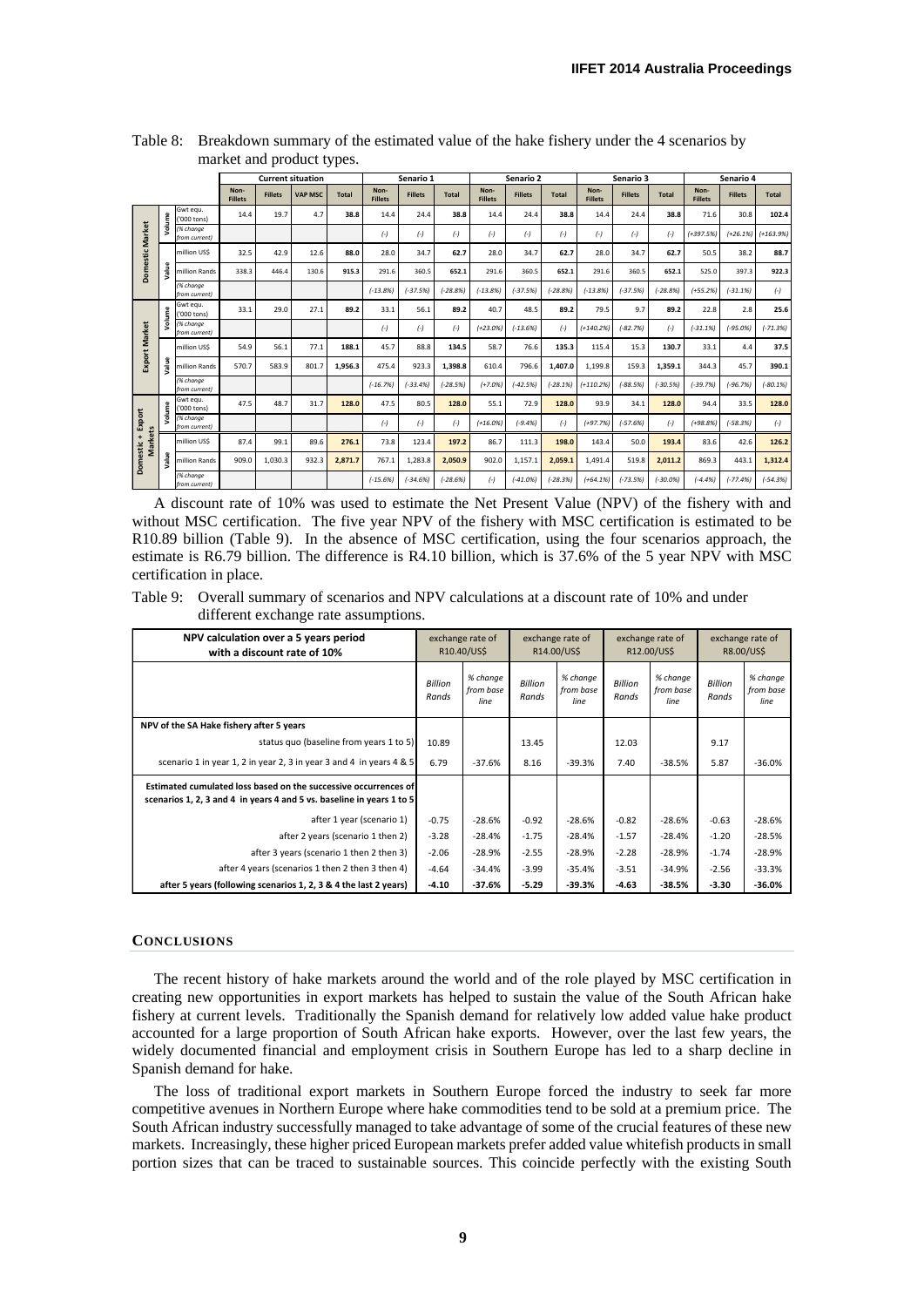African Hake business model which relies on value added products. Without MSC certification, these markets would be virtually inaccessible.

We estimate the current value of the South African hake fishery to be just over R2.871 billion assuming a USD – ZAR exchange rate of 10.4 and a production at the 2012 catch level of 127,974 GWt.

The loss of MSC Certification will lead directly to exclusion from vital, sorely won overseas outlets on which the present day industry is heavily dependent. The loss of valuable primary export markets will lead to an oversupply of hake on the domestic market.

It is difficult to estimate the economic and social benefits of MSC certification for the Hake trawl industry because we cannot be certain about how exactly the industry will perform and settle into a new equilibrium in the absence of MSC certification. We have attempted to address this query using a scenario approach in which four successive scenarios are postulated and then quantified as best possible with available data.

We found that under each scenario considered independently, the value of the South African hake trawl industry would contribute to South Africa's GDP at a much lower level than it does at the moment, declining by somewhere between 28.3% and 54.3% of the current estimated value of R2.871 billion, depending on scenario. This translates to a direct contribution due to MSC certification of between R0.81 billion and R1.55 billion. For example, under Scenario 1, we estimated a direct contribution of MSC certification through access to premium markets and price premiums of 28.6% of the current value of the fishery.

These estimates are likely to be relatively conservative. For example the worst case scenario considered here (Scenario 4) assumes that a large quantity of current exports would be shifted onto the domestic market, increasing the local supply of hake by 164% without any bloodbath, (Bross C. A., 2013).

It is hard to say what the overall impact of loss of MSC certification might be without combining the short and medium term impacts following loss of certification. We have therefore combined the impacts of successive scenarios over a period of 5 years by simulating the following impacts: first year: the loss of price premium, second year: the loss of access to premium markets, third year: substitution in the product mix from added-value to basic product types, fourth and fifth years: a dramatic shift of export volume into the domestic market.

By comparing the estimated hake fishery's value under each scenario and using a Net Present Value (NPV) approach with a discount rate of 10% over a 5 years period and assuming an exchange rate of R10.4/US\$, we estimate the medium term economic benefits of MSC certification to be R4.1 billion, which is 37.6% of the current estimated medium term value of the fishery of R10.89 billion (i.e. under MSC certification sustained for the next 5 years).

According to (IntraFish Media, 2012a), without MSC certification, the South African hake fishing industry stands to lose 5,000 jobs. We assume that this estimate refers to jobs within the industry itself, including processing establishments, and does not extend to employment in secondary industries supplying goods and services to the hake industry. The BER estimates that the loss of employment would be in the region of 10,000 jobs in the fishing industry as a whole (BER, 2013) – we understand that this estimate includes employment in secondary industries supplying goods and services to the hake industry, as well as tertiary industries, i.e. the full feed through effects via best estimates of economic multipliers. SADSTIA estimates that loss of access to premium European markets would have its greatest employment impact on skilled workers (SADSTIA, 2013). Our crude estimates shows a labour force of 4,378 workers involved in the hake processing sector in 2012. We estimate that under the current situation, 63% of the production (greenweight equivalent) can be attributed to fillet products. We then simulated that, under our Scenario 4, following the loss of premium markets, fillet products would only account for 26.2% of production. This could translate in a loss of as many as 1,421 skilled workers, or 32.5% of those employed in the hake processing sector. Many of these employees are the sole female breadwinners in single parent families.

It is appropriate to mention a number of additional potential sources of collateral damage that might be incurred as a result of the loss of MSC certification. This includes the disinvestment in productive capital especially in the processing sector and a negative impact on the image of the South African seafood export sector in export markets. In our view the economic turmoil experienced by businesses involved in hake production and processing would spread to other sectors of the South African fishing industry. An important example would be a sharp decline in the price fetched for non-whitefish longline products, and/or a decline in the demand for line fish. Here again, the most vulnerable will feel the brunt of the impact, in this case coastal communities reliant of line-fishing of one sort or another.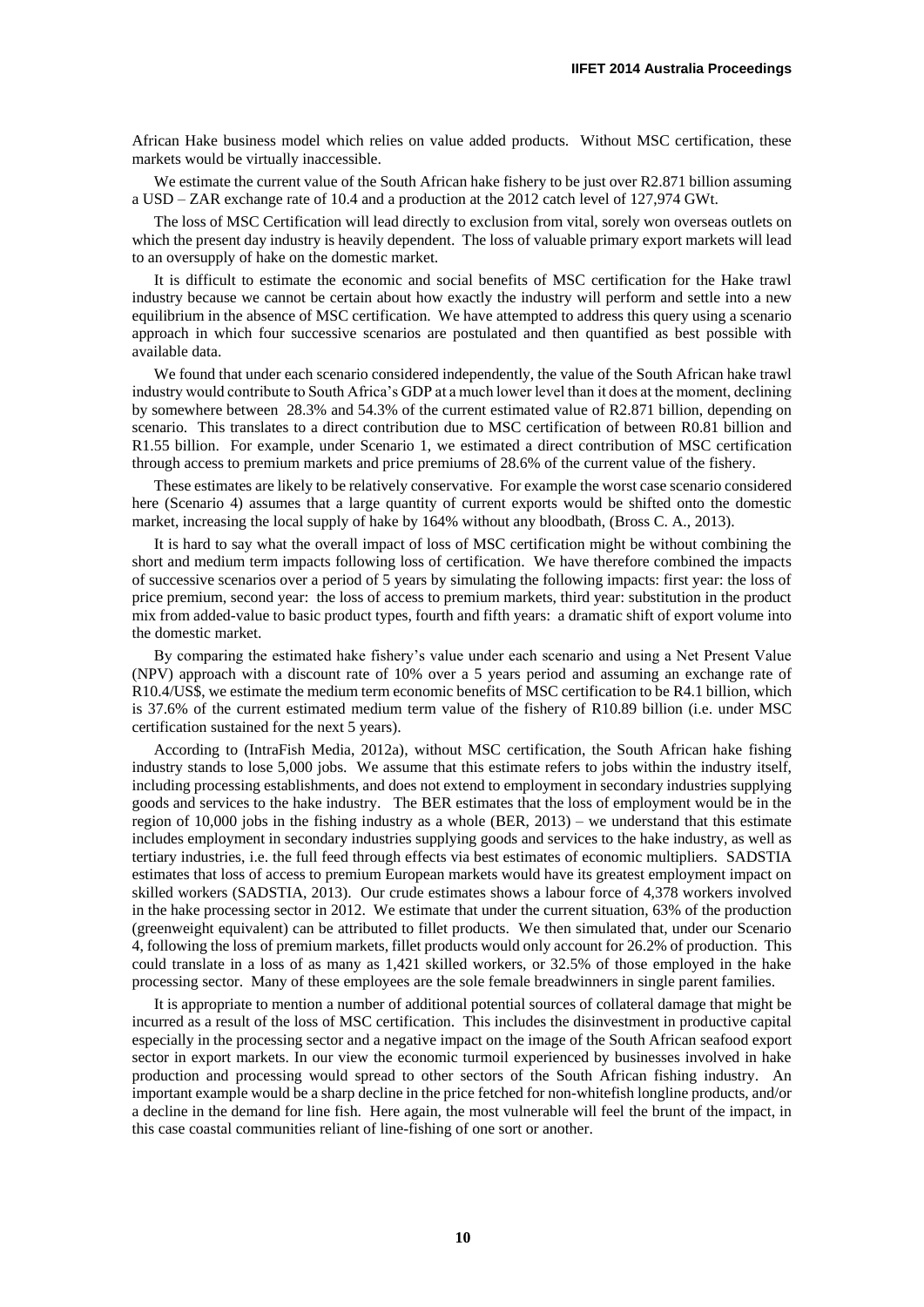#### **REFERENCES**

- Accenture Development Partners (ADP). (2009). *Full report assessment of on-pack, wild-capture seafood sustainability certification programmes and seafood ecolabels. An independent assessment.* Zürich, Switzerland: WWF.
- Andrews, J., Groeneveld, J., & Pawson, M. (2015). *South Africa Hake Trawl Fishery, Public Certification Report. MML-F-187.* Intertek Fisheries Certification (IFC), Derby, UK.
- BER. (2013). *A high level economic impact assessment of the benefits to the domestic economy resulting from the Marine Stewardship Council's (MSC) continued certification of the South African Hake trawl fishery.* Confidential Report commissioned by the Marine Stewardship Council, University of Stellenbosch, Bureau for Economic Research, Stellenbosch.
- Brecard, B., Hlaimi, B., Lucas, S., Perraudeau, Y., Salledarre, F., & al, e. (2009). Determinates of green products: An application to eco-label demand for fish in Europe. *Ecological Economics*(69), 115- 125.
- Bross, C. A. (2013). Personnal Communication. *SADSTIA Secretary*. (P. Lallemand, Interviewer) Cape Town.
- Bross, C. A. (2013-2014). SADSTIA Secretary. *Personal communication*.
- Bureau for Economic Research. (2013). *A high level economic impact assessment of the benefits to the domestic economy resulting from the Marine Stewardship Council's (MSC) continued certification of the South African Hake trawl fishery.* unpublished report, Stellenbosch.
- DAFF. (2012). *Portfolio Committee Presentation on the Integration of the Branch: Fisheries Management into the DAFF on August 28th 2012.* Department of Agriculture fisheries and forestry, Pretoria.
- FAO. (2014b). *FishStatJ, a tool for fishery statistics analysis Release: 2.11.4.* (F. Sibeni, & F. Calderini, Eds.) Retrieved 2014, from Food and Agricultural Organisation, Fisheries and Aquaculture Department: http://www.fao.org/fishery/statistics/software/fishstatj/en
- Field, J., Attword, C., Jarre, A., Sink, K., Atkinson, L., & Petersen, S. (2013). Cooperation between scientist, NGOs and industry in support of sustainable fisheries: the South African Hake Merluccius spp. trawl fisheries experience. *Fish Biology*. doi:10.1111/jfb.12118
- Geldenhuys, K. (2013). Market opportunities with MSC; perspective from a certified fishery. *Sustainable Seafood Symposium* (p. 22pp). Sales & Marketing Director at Sea Harvest Corporation (Pty) Ltd: The Marine Stewardship Council.
- Gibbs, M. (2008). Network governance in fisheries. *Marine Policy*(32), 113-119.
- Gulbrandsen, L. (2009). The emergence and effectiveness of the Marine Stewardship Council. *Marine Policy*(33), 654-660.
- Gutierrez, N., Valencia, S., Branch, T., Agnew, D., Baum, J., & al, e. (2012). Eco-Label Conveys Reliable Information on Fish Stock Health to Seafood Consumers. *PLoS ONE, 7*(8). doi:10.1371/journal.pone.0043765
- Heupel, E., & Auster, P. (2013). Eco-labelling seafood: Addressing impacts to vulnerable seafloor species, communities, habitats and ecosystems in data-poor regions. *Marine Policy*(38), 8-15.
- Hutton, T., & Sumaila, U. (2002). *Natural resource accounting and South African Fisheries: A Bioeconomics assessment of the West Coast deep-sea hake fishery with reference to the optimal utilisation and management of the resource.* University of Pretoria.
- IntraFish Media. (2012a). *South African hake MSC certification under threat.* Retrieved from www.intrafish.com/global/news/article1277819.ece
- IntraFish Media. (2012c). *Spanish fishing company put into administration.* Retrieved from www.intrafish.com/global/news/article1349887.ece
- IntraFish Media. (2013b). *Spain's seafood industry woes go well beyond Pescanova.* Retrieved from www.intrafish.com/global/news/article1377835.ece
- IntraFish Media. (2013c). *MSC audit recognizes SA hake fishery is "well managed".* Retrieved from www.intrafish.com/global/news/article1368522.ece
- ISU. (2012). *Towards global sustainable fisheries, the opportunity for transition.* The Prince's Charities' International Sustainability Unit. London: ISU.